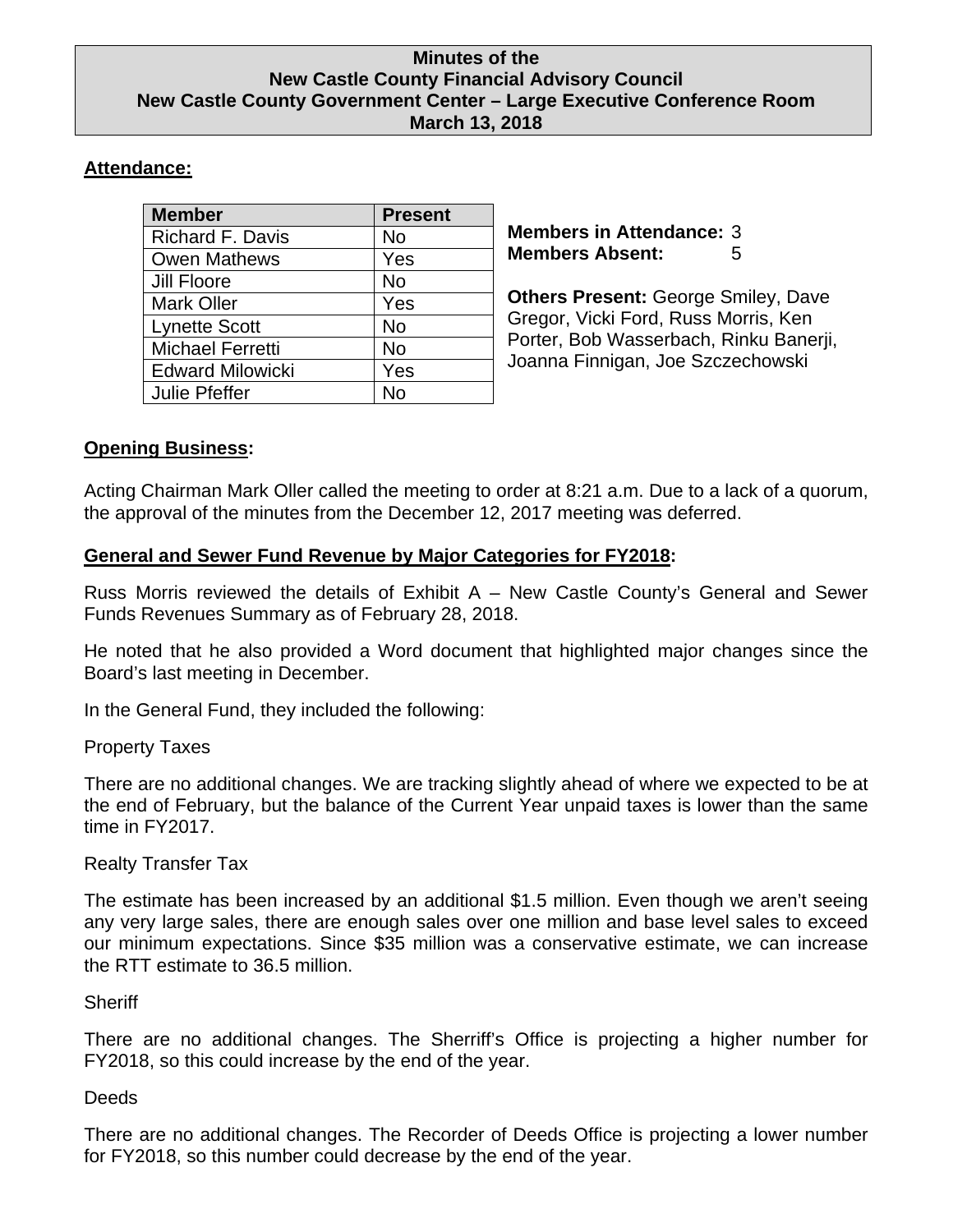### Library Fines

The estimate has been decreased by \$0.1 million to reflect tracking.

Miscellaneous Revenues

The estimate has been decreased by \$0.2 million to reflect tracking.

#### Insurance Proceeds

The estimate has been increased by \$1.2 million to reflect revenue already received.

### Building Permits

The estimate has been decreased by \$0.6 million to reflect tracking.

Overall, in the General Fund, FY2018 year-to-date revenues through February are \$169,523.3 – up \$7,477.0, or 4.6%, compared to the same time period in FY2017.

There were fewer changes to revenue in the Sewer Fund. They included:

#### Current Year Sewer

Based on the preliminary numbers for February, it looks like Residential Sewer and Contract Sewer are slightly down compared to last year. However, Commercial Sewer and Industrial Sewer are higher than last year. Over all, we may be slightly ahead for Current Year Sewer, but it is too early to make any changes.

#### Delinquent Sewer Fees

The estimate was increased by \$0.9 during the first half of the year and we continue to track above FY2017. This could go higher depending on the timing of the response from mortgage companies to delinquent sewer notices that will be mailed later in the year.

#### Interest

The estimate has been increased to reflect tracking.

Overall, in the Sewer Fund, FY2018 year-to-date revenues through February are \$52,804.1 – up \$913.0, or 1.8%, compared to the same time period in FY2017.

Mr. Morris reviewed the details of the line items in Exhibit A, pages  $2 - 5$ .

Of note, in the General Fund RTT assumptions are at \$36.5 million due to several very large commercial transactions.

The volume of Sheriff Sales has increased, but we expect it to level off in the second half of the year. For Recorder of Deeds, property sales are up, but property refinancing is down. There was a \$400.0 decrease in Impact Fees.

In the Sewer Fund, Delinquent Charges are now projected at \$900.0 over budget. This was due to one mortgage company sending its delinquent sewer payments in August, after the start of the new fiscal year. Groundwater/Stormwater was increased \$100.0 to reflect year-to-date revenues.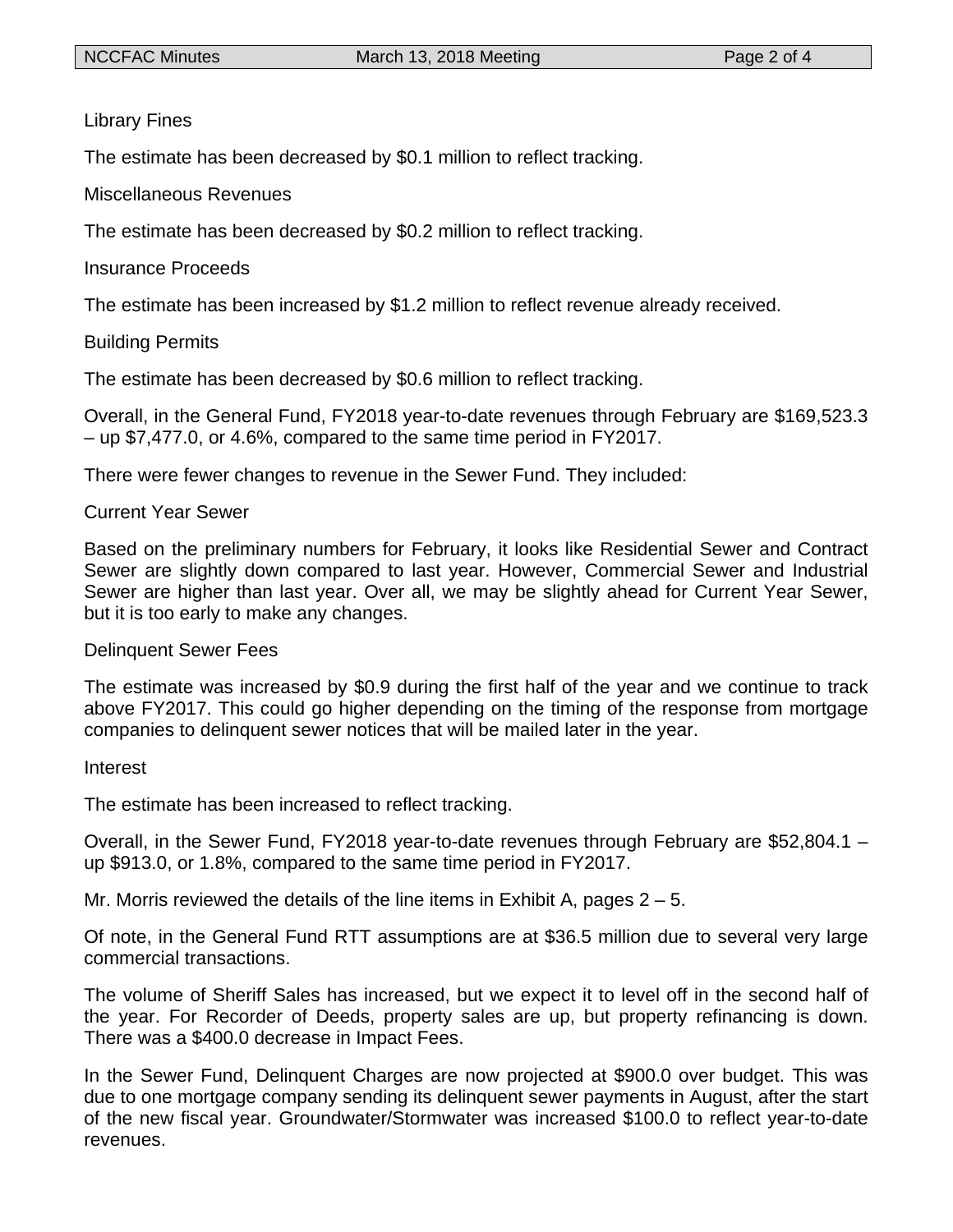Total FY2018 General Fund revenues are projected at \$186,230.2.

Total FY2018 Sewer Fund revenues are projected at \$73,692.3.

Mr. Morris then reviewed the details of the charts found in Exhibit A, pages  $6 - 11$ .

## **General and Sewer Fund Revenue by Major Categories for FY2019:**

Mr. Morris noted that the information provided in Exhibit B – General and Sewer Fund Revenue by Major Categories for FY2019 – would be presented to the board members as an advisory, since a quorum was not present to officially certify the numbers. There was some discussion as to how the board should proceed. It was decided that the three members present would certify the information and then it would be determined if that certification could be officially accepted.

Mr. Morris reviewed the details of the line items in Exhibit B. He noted that Real Estate Taxes are projected to increase by 2%. In Current Year collections, we do not anticipate the large credits that were a factor in FY2018. Prior Year collections should be better than average due to two initiatives – one that will go after older property tax delinquent cases; and a second that will take vacant houses to Sheriff Sale so that property taxes can be recouped. Councilman Smiley noted that the initiative will also target vacant commercial properties.

Mr. Morris noted that there were several demolitions of industrial properties that reduced that tax base. According to the current tax certification, we have regained that assessed value. There was some discussion regarding how use affects assessed value of industrial properties.

Mr. Morris continued reviewing the details of the line items found on pages 2 – 4 of Exhibit B.

Total FY2019 General Fund Revenues are \$186,865.7.

In the Sewer Fund, Mr. Morris noted that there are very few changes. Projections are based on no rate increases and current calculation methodology.

There has been only very small growth in Current Sewer Charges. At the residential level, even as more houses are added, total sewer usage has either remained the same or decreased due to the use of low-flow showers and more efficient washing machines. The small increases have come from the commercial and industrial side.

Total FY2019 Sewer Fund Revenues are \$70,420.1.

### **General and Sewer Fund Expenditures for FY2018 and Succeeding Fiscal Years:**

David Gregor reviewed Exhibit C – General and Sewer Fund FY2018 Budget vs. FY2018 Estimate. He noted that in both the General and Sewer Fund Estimates, there was some modest savings in Salaries & Wages due to vacancies. In the General Fund, these were offset by increased healthcare costs.

Mr. Gregor then reviewed Exhibit D – General and Sewer Fund Projections as of 2/28/2018 for Fiscal Years 2018-2021. He noted that in both the General and Sewer Funds, revenues are relatively flat, while expenditures are growing at approximately 4% annually. Both scenarios project the depletion of the Stabilization Reserves by FY2020 and the Rainy Day Reserves by FY2021.